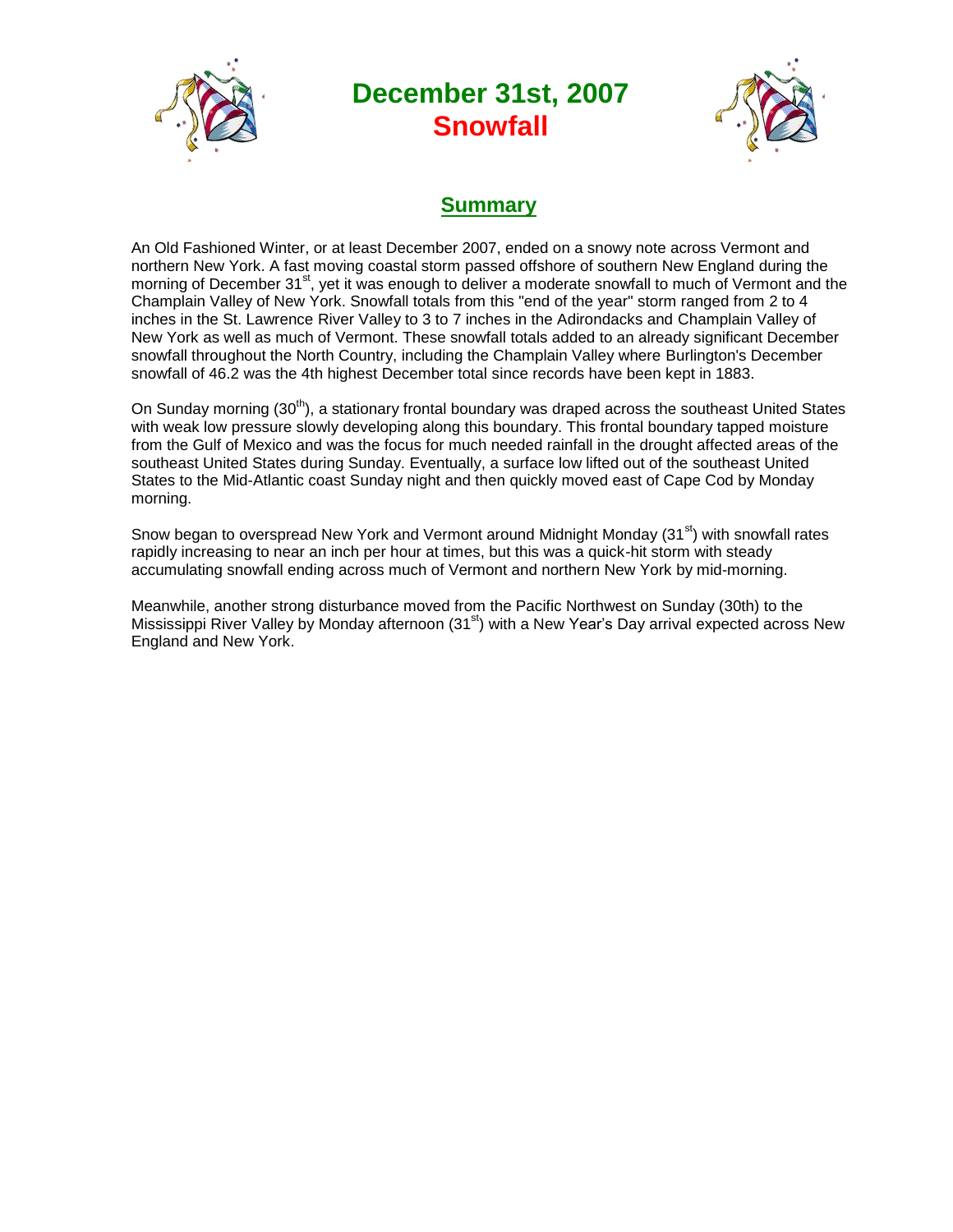#### **Surface Map on Sunday December 30th at 7am**

*Click on image to enlarge*



Surface Weather Map at 7:00 A.M. E.S.T.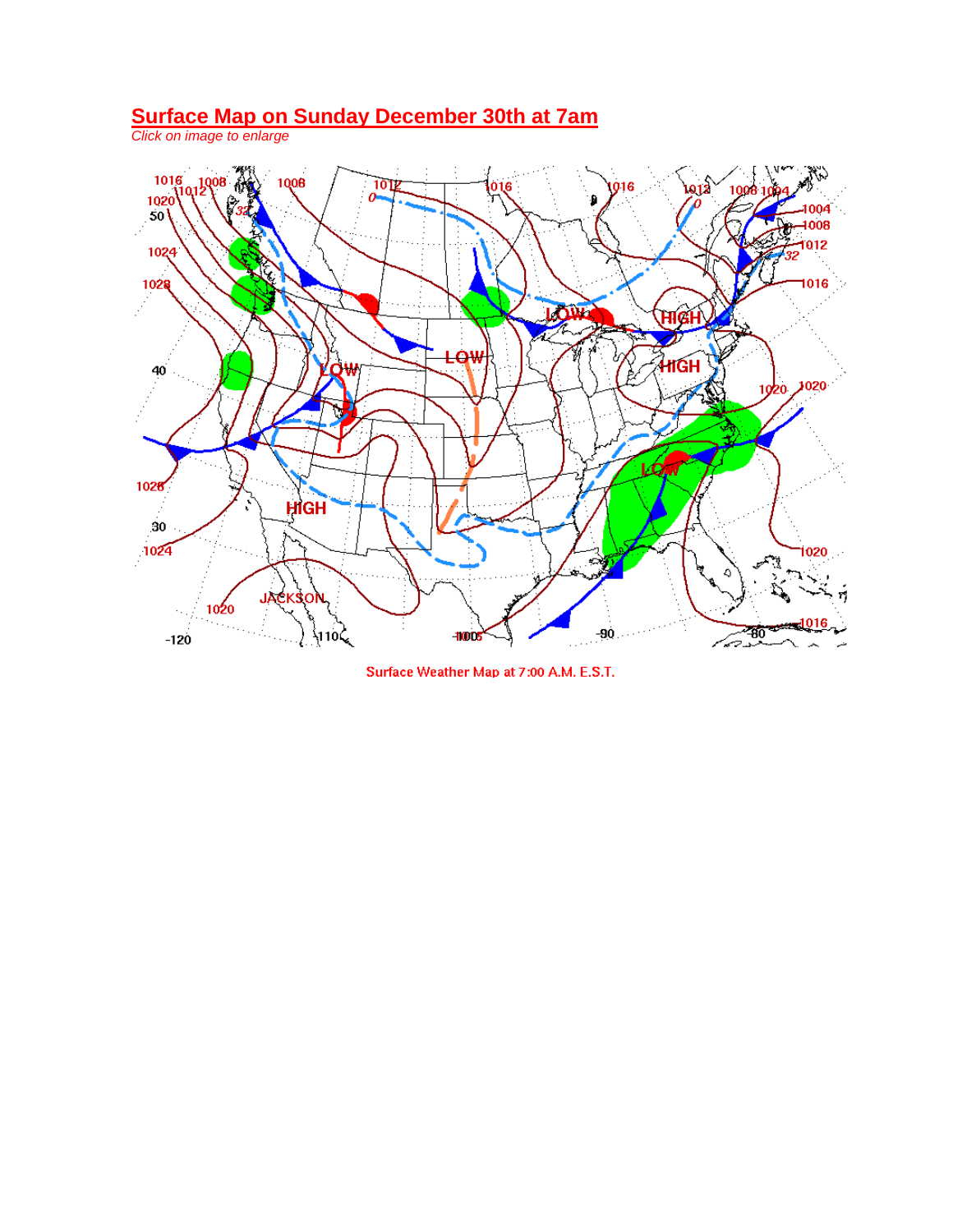## **Snowfall Map**

*Click on image to enlarge*

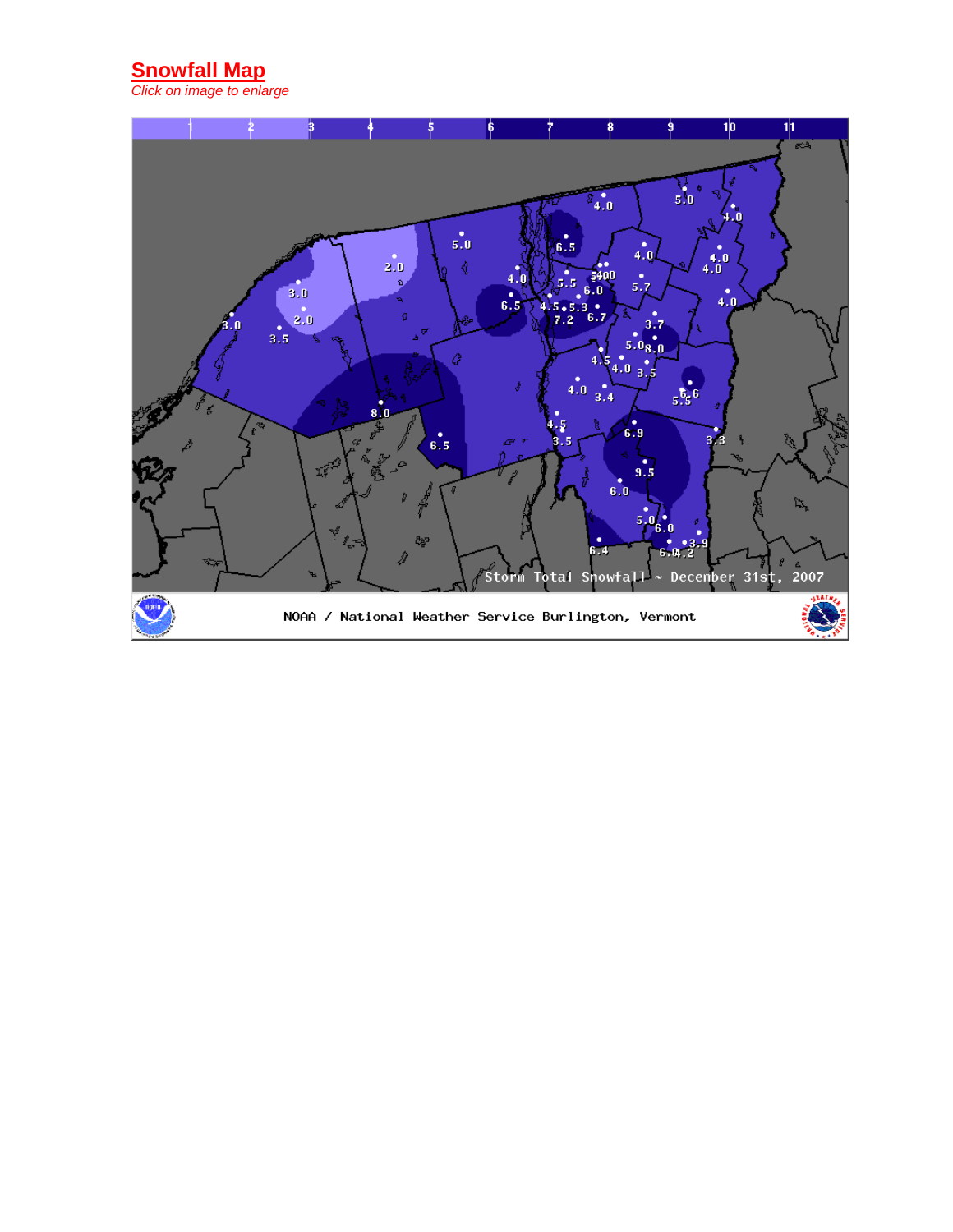#### **Snowfall Reports**

PUBLIC INFORMATION STATEMENT SPOTTER REPORTS NATIONAL WEATHER SERVICE BURLINGTON VT

THE FOLLOWING ARE UNOFFICIAL OBSERVATIONS TAKEN DURING THE PAST 24 HOURS FOR THE STORM THAT HAS BEEN AFFECTING OUR REGION. APPRECIATION IS EXTENDED TO HIGHWAY DEPARTMENTS...COOPERATIVE OBSERVERS...SKYWARN SPOTTERS AND MEDIA FOR THESE REPORTS. THIS SUMMARY IS ALSO AVAILABLE ON OUR HOME PAGE AT WEATHER.GOV/BURLINGTON

\*\*\*\*\*\*\*\*\*\*\*\*\*\*\*\*\*\*\*STORM TOTAL SNOWFALL\*\*\*\*\*\*\*\*\*\*\*\*\*\*\*\*\*\*\*\*\* LOCATION STORM TOTAL TIME/DATE COMMENTS SNOWFALL OF (INCHES) MEASUREMENT NEW YORK ...CLINTON COUNTY... PERU 6.5 1254 PM 12/31 ELLENBURG DEPOT 5.0 700 AM 1/1 COOP PLATTSBURGH 4.0 855 AM 12/31 NEWS MEDIA SCHUYLER FALLS 3.5 823 AM 12/31 HAM OPERATOR ...ESSEX COUNTY... NEWCOMB 6.5 955 AM 12/31 ...FRANKLIN COUNTY... 8.0 700 AM 1/1 COOP MALONE 2.0 836 AM 12/31 ...ST. LAWRENCE COUNTY... CANTON 3.5 841 AM 12/31 NORFOLK 3.0 942 AM 12/31 OGDENSBURG 3.0 817 AM 12/31 HAM OPERATOR POTSDAM 2.0 620 AM 12/31 SPOTTER VERMONT ...ADDISON COUNTY... 4.5 817 AM 12/31 SPOTTER NEW HAVEN 4.0 842 AM 12/31 SHOREHAM 3.5 822 AM 12/31 HAM OPERATOR SOUTH LINCOLN 3.4 700 AM 1/1 COOP ...CALEDONIA COUNTY... SAINT JOHNSBURY 4.0 907 AM 12/31 SUTTON 4.0 842 AM 12/31 WHEELOCK 4.0 1227 PM 12/31 ...CHITTENDEN COUNTY... SOUTH BURLINGTON 7.2 526 PM 12/31 NWS OFFICE JERICHO (NASHVILLE) 6.7 1100 PM 12/31 NWS EMPLOYEE NORTH UNDERHILL 6.0 543 PM 12/31 NWS EMPLOYEE MILTON 5.5 1226 PM 12/31 NWS EMPLOYEE ESSEX 5.3 1253 PM 12/31 NWS EMPLOYEE COLCHESTER 4.5 1229 PM 12/31 NWS EMPLOYEE

HANKSVILLE 4.5 700 AM 1/1 COOP

ESSEX JUNCTION 3.0 822 AM 12/31 HAM OPERATOR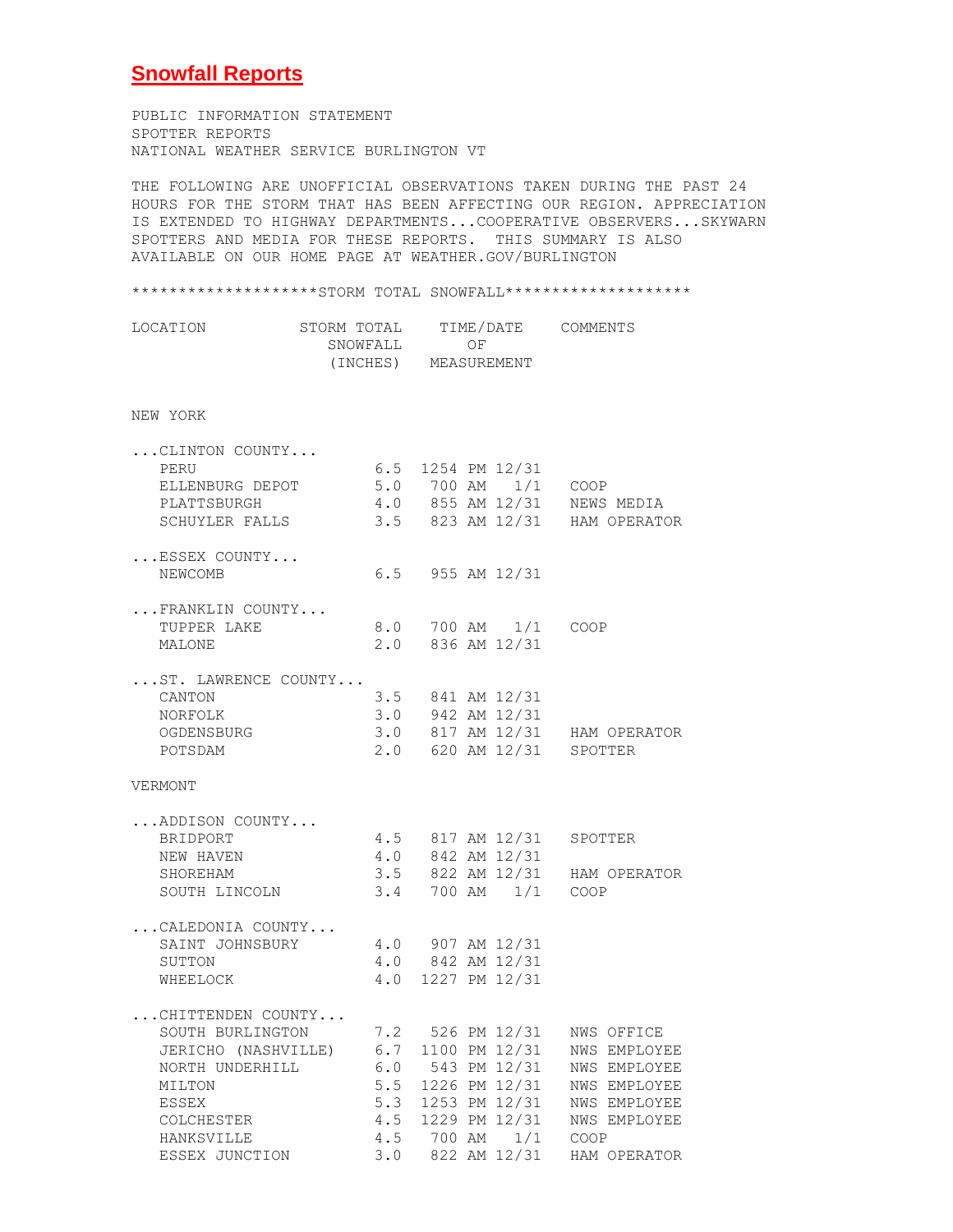| ESSEX COUNTY<br>ISLAND POND HISTORIC 4.0 955 AM 12/31                                                                                            |  |                                             |                                                                          |
|--------------------------------------------------------------------------------------------------------------------------------------------------|--|---------------------------------------------|--------------------------------------------------------------------------|
| FRANKLIN COUNTY<br>SAINT ALBANS<br>BERKSHIRE                                                                                                     |  | $4.0$ 833 AM 12/31                          | 6.5 700 AM 1/1 NWS EMPLOYEE                                              |
|                                                                                                                                                  |  |                                             |                                                                          |
| LAMOILLE COUNTY<br>MORRISVILLE<br>CAMBRIDGE<br>EDEN<br>JEFFERSONVILLE                                                                            |  | 4.0 824 AM 12/31 COOP<br>4.0 908 AM 12/31   | 5.7 700 AM 1/1 COOP<br>5.0 400 PM 12/31 SPOTTER                          |
| ORANGE COUNTY<br>CORINTH 6.6 700 AM 1/1 COOP<br>CHELSEA 5.5 700 AM 1/1 COOP<br>UNION VILLAGE DAM 3.3 851 AM 12/31                                |  |                                             |                                                                          |
| ORLEANS COUNTY<br>NEWPORT                                                                                                                        |  | 5.0 700 AM 1/1 COOP                         |                                                                          |
| RUTLAND COUNTY<br>KILLINGTON<br>PAWLET<br>RUTLAND<br>MOUNT HOLLY                                                                                 |  | 9.5 1003 AM 12/31<br>$5.0$ 902 AM 12/31     | 6.4 956 AM 12/31<br>6.0 909 AM 12/31 LAW ENFORCEMENT                     |
| WASHINGTON COUNTY<br>MONTPELIER<br>MORETOWN NUMBER 8 5.0 916 AM 12/31<br>WAITSFIELD 4.0 834 AM 12/31<br>WORCESTER 3.7 854 AM 12/31<br>NORTHFIELD |  | 8.0 700 AM 1/1 COOP<br>$3.5$ 835 AM 12/31   |                                                                          |
| WINDSOR COUNTY<br>ROCHESTER<br>ANDOVER<br>LUDLOW<br>CHESTER                                                                                      |  | 6.9 700 AM 1/1 COOP<br>$6.0$ 900 AM $12/31$ | 6.0 901 AM 12/31<br>4.2 612 AM 12/31 SPOTTER<br>3.9 708 AM 12/31 SPOTTER |
| SPRINGFIELD                                                                                                                                      |  |                                             |                                                                          |

 $$S$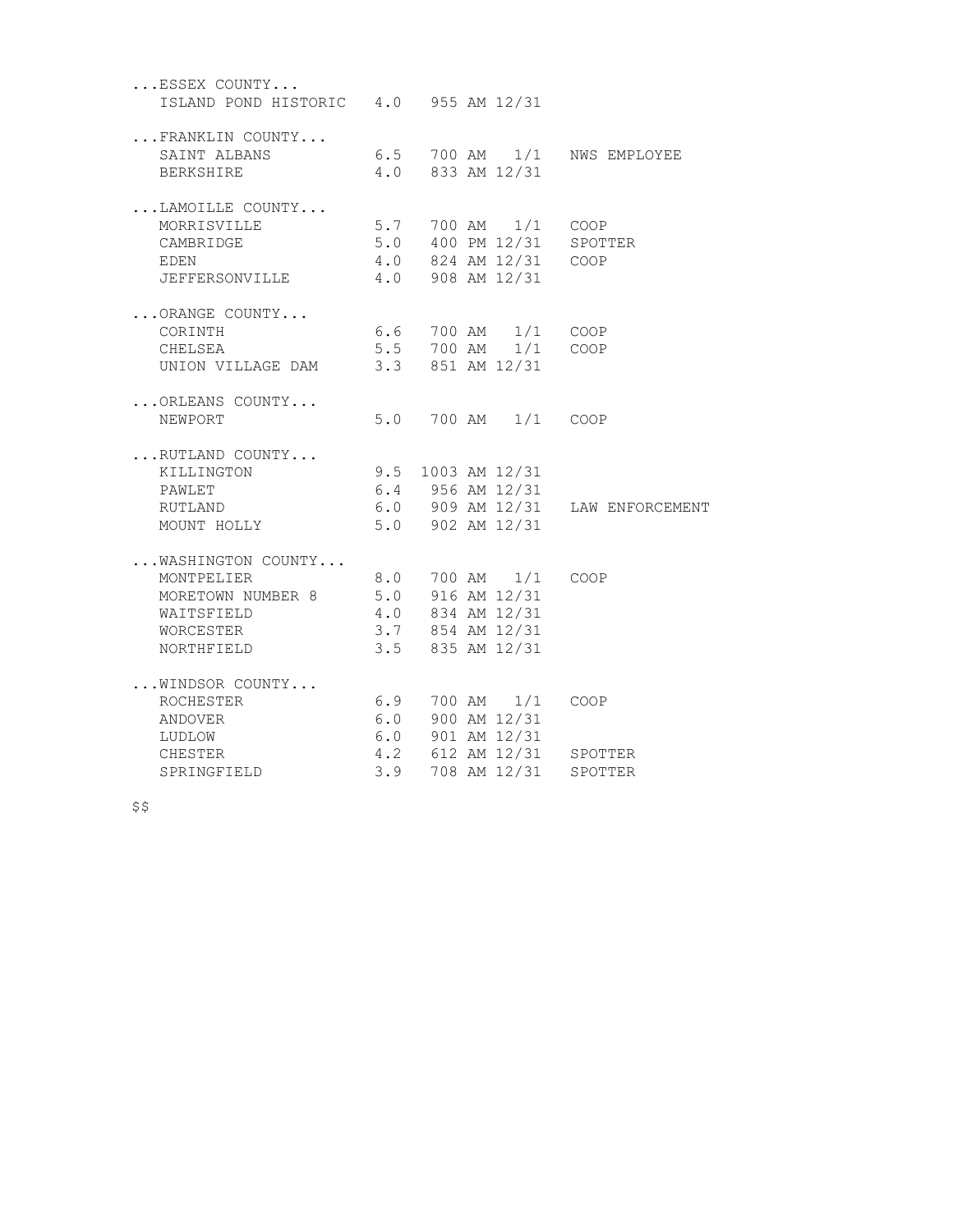#### **December Snowfall Climatology**

PUBLIC INFORMATION STATEMENT...UPDATED NATIONAL WEATHER SERVICE BURLINGTON VT 805 PM EST MON DEC 31 2007

...4TH SNOWIEST DECEMBER ON RECORD AT BURLINGTON...

AS OF 7 PM EST...BURLINGTON INTERNATIONAL AIRPORT HAS RECEIVED 46.2 INCHES OF SNOW FOR THE MONTH OF DECEMBER. THIS PLACES BTV AT THE 4TH SNOWIEST DECEMBER EVER. THE SNOWIEST DECEMBER EVER OCCURRED IN 1970 WHEN 56.7 INCHES FELL. LAST DECEMBER WE MEASURED ONLY 10.0 INCHES FOR THE MONTH OF DECEMBER.

THE FOLLOWING ARE TOP 5 SNOWIEST DECEMBER`S EVER AT BTV: 1.) 56.7" 1970 2.) 53.6" 2003 3.) 50.8" 1968 4.) 46.2" 2007 5.) 44.0" 1995

### **Surface Map on Monday, December 31st at 7am**

*Click on image to enlarge*



Surface low pressure traveled near the 40 degree north latitude, 70 degree west longitude coordinates early Monday morning before moving into the Gulf of Maine. Climatologically, the heaviest snowfalls for Vermont and northern New York occur when surface low pressure travels north and west of this 40N/70W benchmark, preferably between Cape Cod and Boston, Massachusetts.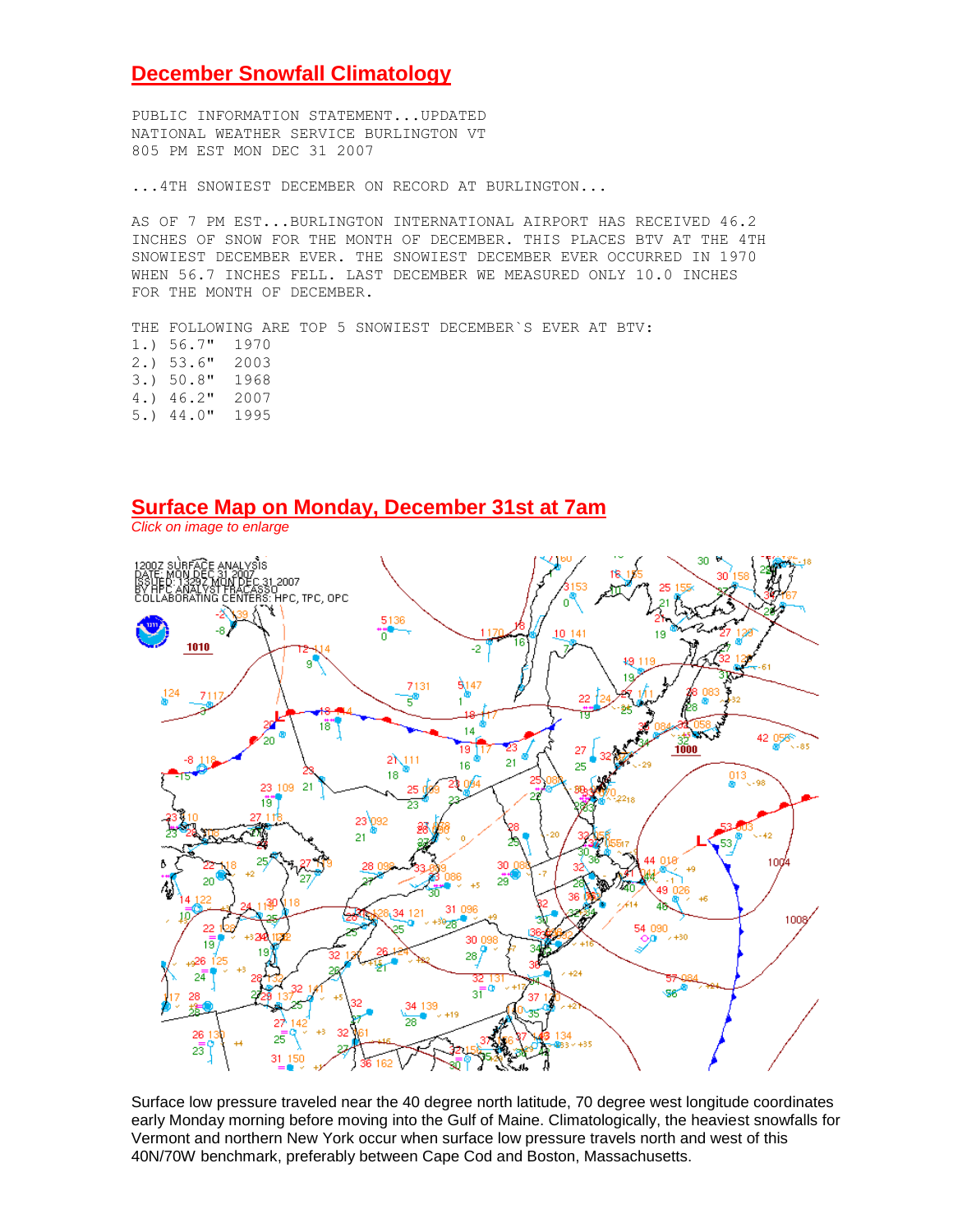# **Precipitation ending Monday, December 31st at 7am**

*Click on image to enlarge*



**24 Topo 2** Pepn Amount **24 hour observed precipitation ending at 7 am Monday, December 31st shows the much needed rainfall 24 hour observed precipitation ending at 7 am Monday, December 31st shows the much needed rainfa** in the drought affected regions of the southeast United States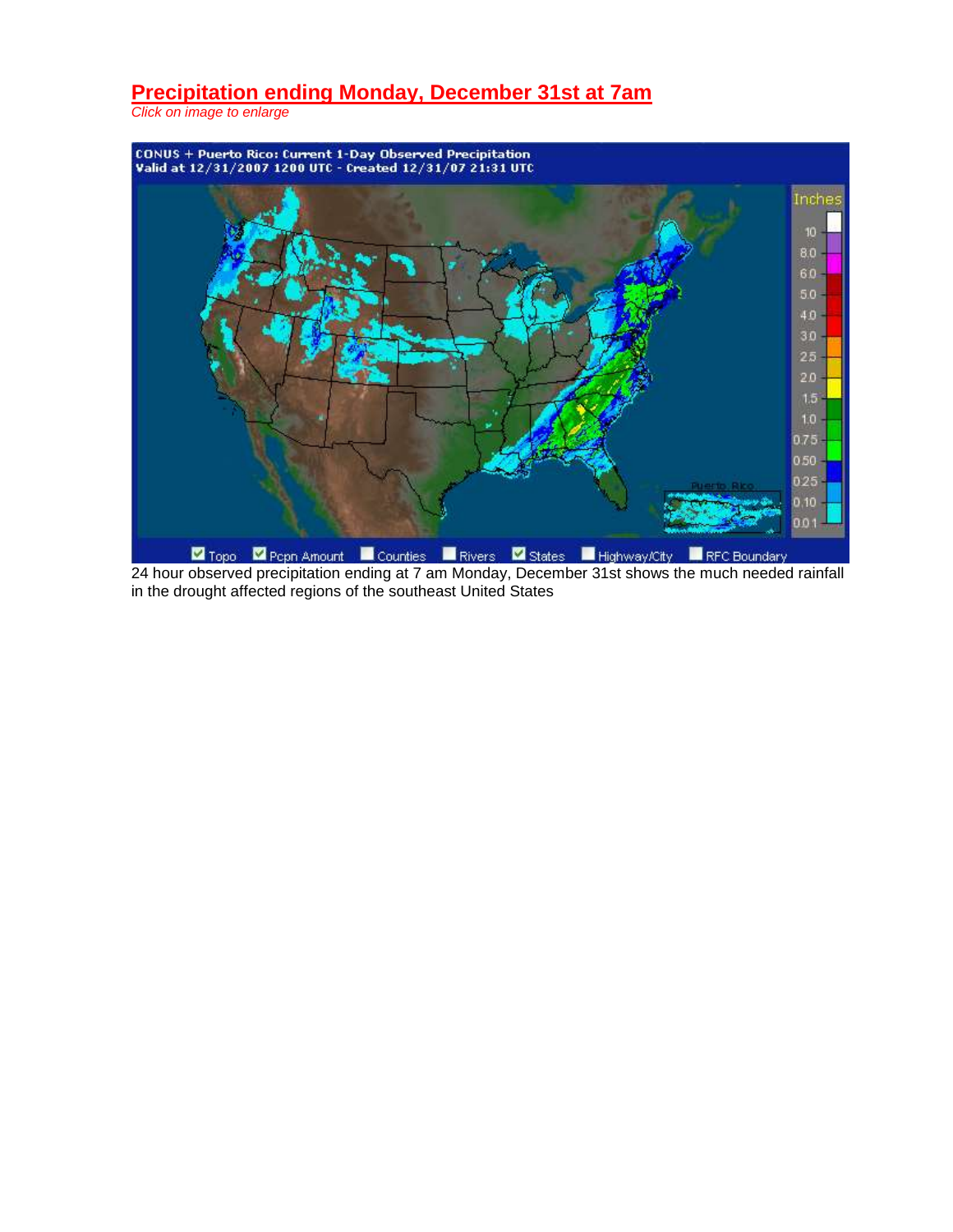## **Evolution of Surface Low Track**

**7am EST Sunday 12/30 to 7am EST Monday 12/31** *Click on image to enlarge*



A stationary frontal boundary with multiple waves of low pressure started to meandered across the southeast United States on Sunday morning (12/30). Eventually, a surface low would emerge off the Mid-Atlantic coast Sunday night and pass offshore of Cape Cod by Monday morning (12/31).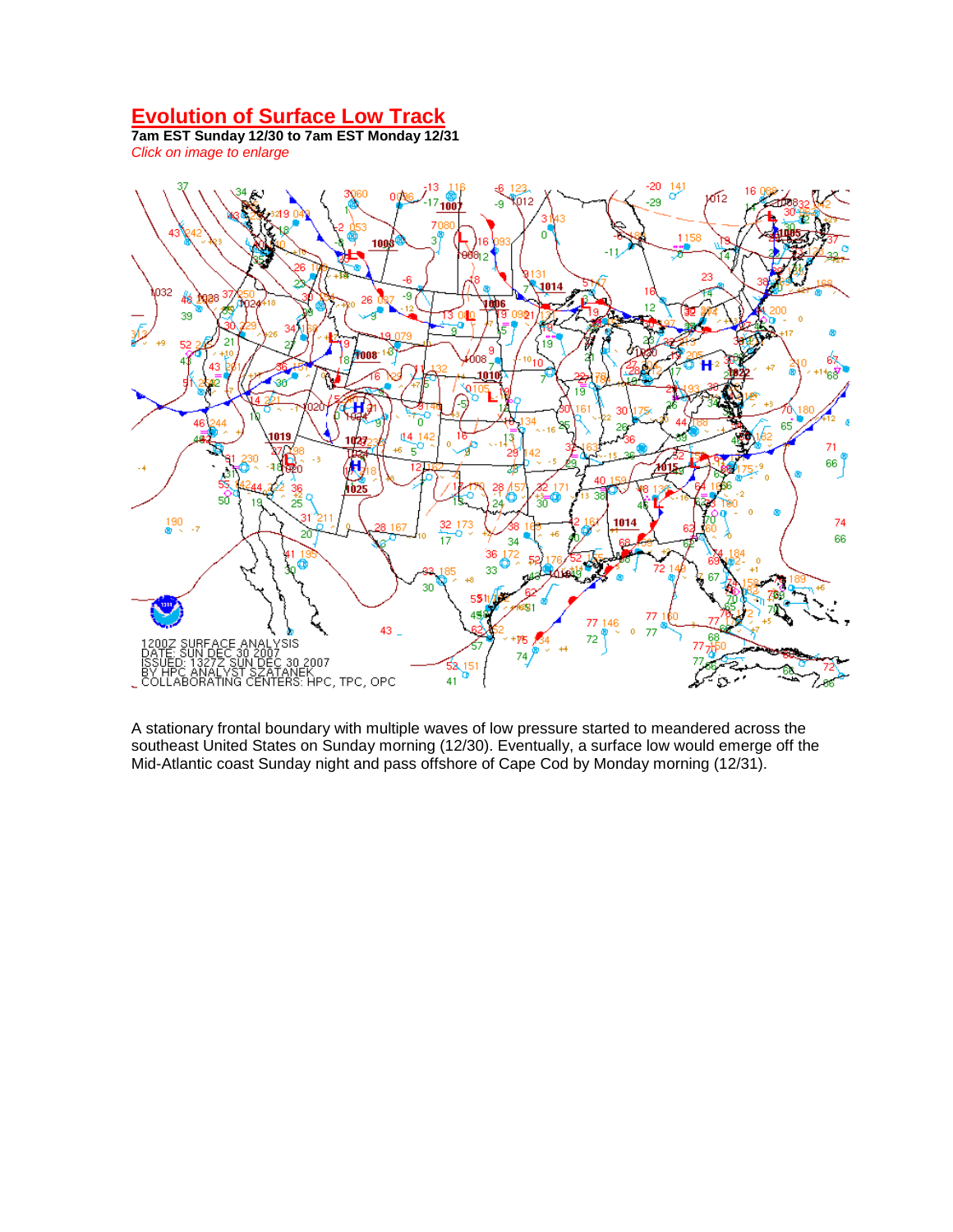# **Radar and Surface Time Lapse**

**Sunday Morning at 7am EST (12/30) to Monday Afternoon at 1pm EST (12/31)** *Click on image to enlarge*



Much needed rains in drought stricken parts of the southeast United States on Sunday (12/30) lift northeast reaching southern New England as mixed snow and rain Sunday night. Snow overspreads Vermont and northern New York around Midnight (EST) on Monday (12/31), but quickly exits the much of the region by mid-morning Monday.